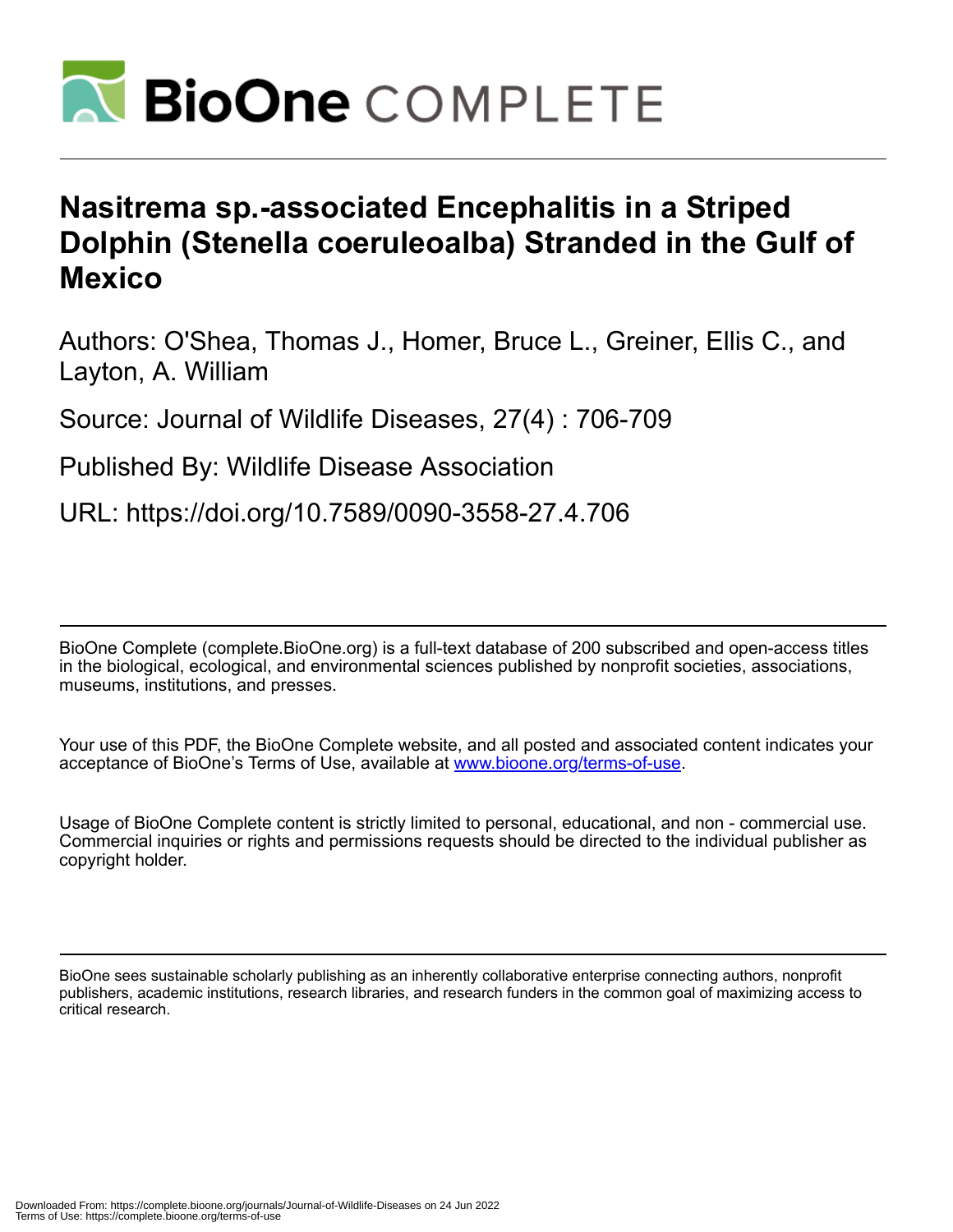## **Nasitrema sp.-associated Encephalitis in a Striped Dolphin (Stenella coeruleoalba) Stranded in the Gulf of Mexico**

**Thomas J.O'Shea,'** Bruce L **Homer,2 Ellis C. Greiner,3 and A. William** Layton,2 'U.S. Fish and Wildlife Service, National Ecology Research Center, Gainesville Field Station, 412 NE 16th Ave., Gainesville, Rorida, 32601, USA; <sup>2</sup> Department of Comparative and Experimental Pathology, College of Veterinary Medicine, Box J-145 JHMHC, University of Rorida, Gainesville, Rorida 32610, USA; 3Department of Infectious Diseases, College of Veterinary Medicine, Box J-137 JHMHC, University of Florida, Gainesville, Ronda 32610, USA

**ABSTRACT: An immature** female striped dolphin *(Stenella coeruleoalba)* found dead on a northwestern Florida beach in 1988 exhibited severe inflammation bilaterally in the dorsal and mid-thalamus in association with adult trematodes *(Nasitrema* sp.) and trematode eggs. Nu merous specimens of *Nasitrerna* sp. also were present in the pterygoid sinuses. Pneumonia in association with a heavy growth of *Vibrio damsela* was observed also. This report confirms the occurrence of *Nasitrema* sp. -associated encephalitis in striped dolphins and in small cetaceans **from** the Gulf of Mexico.

*Key words:* Brain, case history, encephalitis, *Nasitrema* sp., pathology, *Stenella coeruleoalba,* striped dolphin, *Vibrio.*

Brain lesions produced by parasitic trematodes of the genus *Nasitrema* have been implicated as a cause of death in single strandings of small cetaceans along the Pacific coast of North America (Parker et al., 1977; Dailey and Walker, 1978; Cowan et al., 1986; Lewis and Berry, 1988). *Nasitrerna* sp. -associated encephalitis has not been confirmed for striped dolphins *(Stenella coeruleoalba)* and is not well known in marine mammals from theGulf of Mexico. In this report we implicate brain lesions associated with *Nasitrerna* sp. as a major factor in the death of a striped dolphin from northwestern Florida.

An immature female was found dead at Panama City Beach (30°10'50"N, 85°49'05"W) on 8 November 1988. Time since death was unknown, but little decomposition was evident. The carcass was kept under ice during transport to the University of Florida College of Veterinary Medicine (Gainesville, Florida 32610, USA), where a necropsy was conducted about 24 hr later. Weight was 53.5 kg. Total length was 173 cm. The most significant gross findings were related to trematode infection. We counted 43 trematodes *(Nasitrema* sp.) in the right pterygoid sinus and 71 in the left. The mucosa had multiple erosions associated with attachment of the trematodes. A single *Nasitrema* sp. was noted in the trachea.

The brain was removed and immersed in 10% neutral buffered formalin. Serial coronal sections of the fixed brain revealed multiple 0.5 to 2.0 cm diameter, irregularly shaped brown cavitated areas of ne crosis in the right and left dorsal to midthalamic regions and parietal cortices (Fig. 1). Cavitated areas contained several 0.5 x 0.25 cm flattened fragments of trematodes identified as *Nasitrema* sp. The left dorsal thalamus also contained dark brown, interlacing streaks. Lungs were meaty (weight 1.8 kg) and were mottled red, purple and tan with reddened cut surfaces. A moderate ulcerative gastritis was present in the pylorus. Other organs had parasitic or incidental lesions at gross necropsy.

Tissues were fixed in 10% neutral buffered formalin, embedded in paraffin, thin sectioned at  $6 \mu m$ , stained with hematoxylin and eosin, and examined with light microscopy. The most significant microscopic lesions were present in the brain. Areas of cavitated brain contained large cystic foci of liquefactive necrosis bordered by diffuse infiltrates of macrophages with fewer hemosiderophages, clusters of lymphocytes and scattered multinucleated giant cells (Figs. 2,3). Many glial cells were present. Sections of *Nasitrema* sp. were characterized by a thin tegument with segmental spine-covered areas, an acetabulum, an oral sucker, and absence of a coe-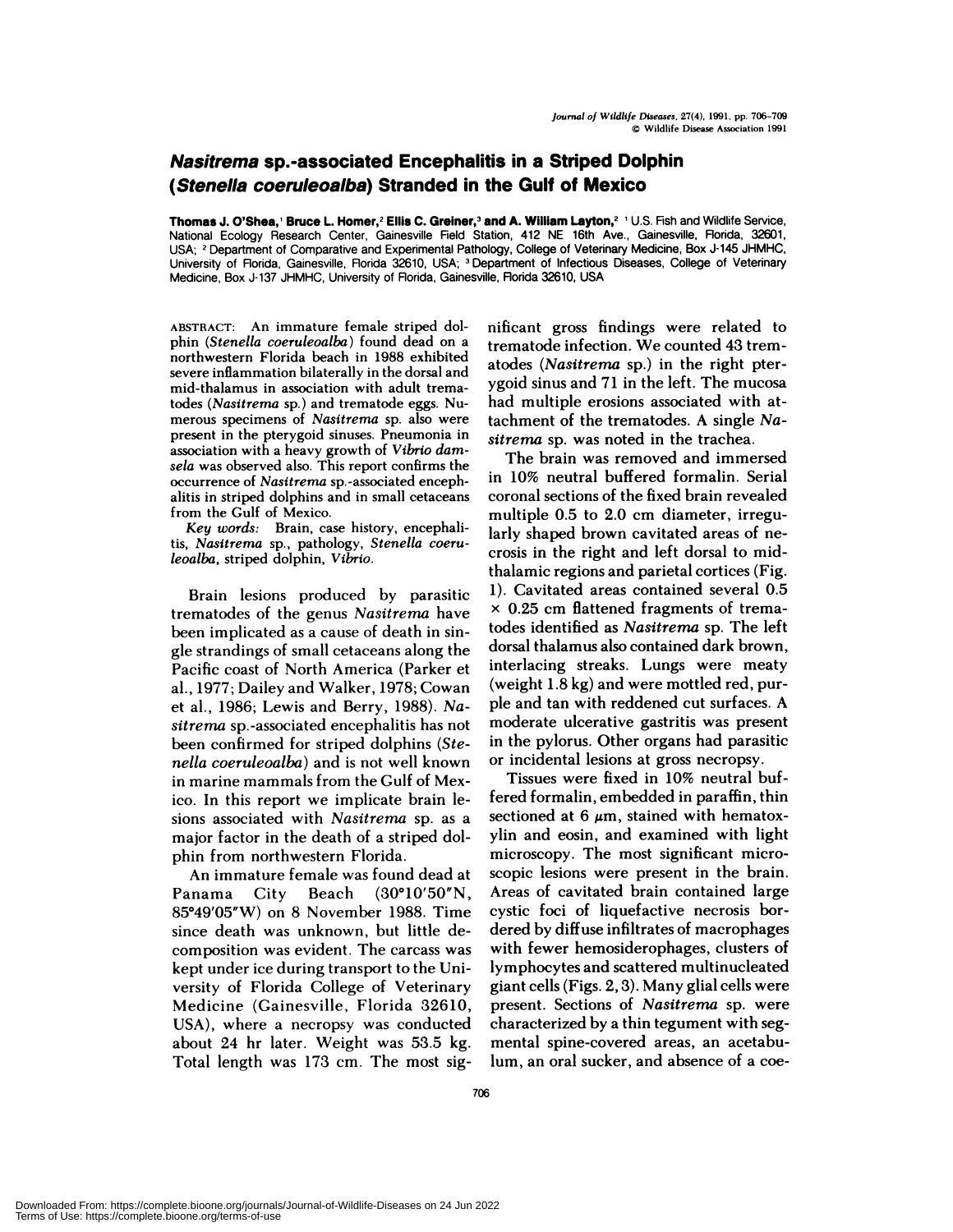

**FIGURE** 1. **Irregular cavitated area (arrow) in** the right dorsal thalamus of a striped dolphin. Lateral ventricle is below this area in the figure. The crevice on the bottom right is an artifact. Formalin-fixed gross specimen.

lom (Fig. 2). Most internal structures were indistinct (because of necrosis) and much of the tegument was covered by macro phages and multinucleated giant cells. There were also numerous oval or triangular eggs (60 to 80  $\mu$ m the long axis) with an approximately 6 to 8  $\mu$ m wide refractile, slightly birefringent golden brown wall (Fig. 3). <sup>A</sup> single operculum was sometimes identified. Most eggs were fractured and/or distorted and many were partially encompassed by multinucleated giant cells. Capillaries within the lesion were hyperplastic and had degenerate (basophilic) walls. Scarred areas of brain contained proliferations of fibrous astrocytes. The surrounding parenchyma contained nu merous vacuoles, increased numbers of glial cells, and scattered swollen axons.

Other significant microscopic alterations included a chronic hyperplastic pterygoid sinusitis associated with trematode eggs in the underlying stroma, as described in the brain. The lungs had a subacute, moderate, multifocal bronchointerstitial pneumonia. Trematode (not identified, but morphologically distinct from *Nasitrerna* sp.)-associated pancreatitis and periportal hepatitis were present also.

Bacteriological studies yielded heavy growth of a pure isolate of *Vibrio damsela* from a section of lung obtained aseptically



**FIGURE** 2. Section through a cavitated area of a striped dolphin brain containing a *Nasitrerna* sp. trematode. The surrounding neuropil is hypercellular due to infiltrates of macrophages and lymphocytes, and increased numbers of glial cells. H&E.

at necropsy. Recovery and identification of the microorganism followed standardized laboratory protocol. The lung sample was minced, and planted on a Columbia agar plate with 5% sheep blood, a MacConkey plate, and a Columbia CNA (colistin nalidixic acid) agar plate with 5% sheep blood. After a 24-hr incubation period at 35 C with 5%  $CO<sub>2</sub>$ , the plates were evaluated and it was determined that the only growth was an oxidase-positive, Gramnegative, non-enteric, slightly curved rod. Further identification was pursued using an API rapid NFT identification system. This system is designed to classify nonfermentative organisms and some fermenters not belonging to the Enterobacteriaceae, such as the vibrios.

The presence of adult *Nasitrema* sp. or *Nasitrerna* sp.-like eggs in association with lesions in the brain has been reported for common dolphins *(Del phinus delphis),* Pacific white-sided dolphins *(Lagenorhynchus obliquidens),* Dall's porpoises *(Phocoenoides dalli),* and northern right whale dolphins *(Lissodelphis borealis),* all from the Pacific coast of North America (Parker et al., 1977; Dailey and Walker, 1978; Cowan et al., 1986; Lewis and Berry, 1988). Forrester (1991) reviewed four unpublished case reports from the files of The University of Florida College of Veteri-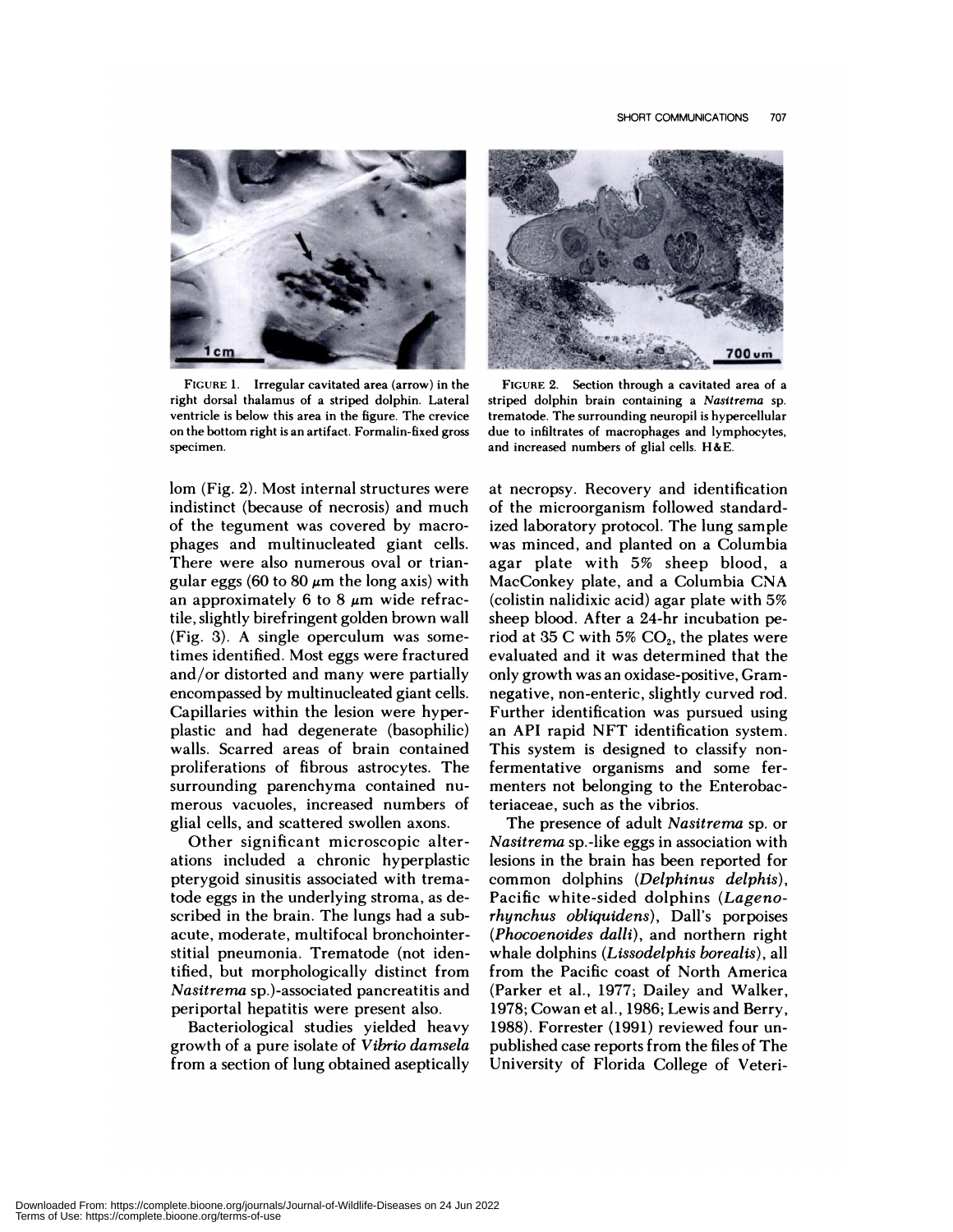

**FIGURE** 3. **Fractured and distorted triangular and oval trematode eggs surrounded** by infiltrates of **macrophages, lymphocytes, multinucleated giant cells (arrows), and increased numbers of** glial cells within a striped dolphin brain. Part of a *Nasitrema* can be seen adjacent to this area. H&E.

nary Medicine which also indicate the oc currence of trematode-associated encephalitis in small cetaceans from the Gulf of Mexico. These reports were based on strandings of one striped dolphin, one rough-toothed dolphin *(Steno bredanensis),* and two pantropical spotted dolphins *(Stenella attenuata).* Strandings occurred between 1980 and 1985 on northwestern Florida beaches within 150 km of the 1988 striped dolphin stranding. Associated pathology was similar to the case reported above. Numerous trematode eggs were noted, but only one intact adult was observed microscopically. It appeared mor phologically similar to *Nasitrerna,* but its identification was not confirmed (Forrester, 1991). Encephalitis associated with *Campula* sp. has been reported in small cetaceans, but the diagnosis of *Cam pula* sp. was based on the morphology of the eggs in the brain (Ridgway and Dailey, 1972; Sweeney and Ridgway, 1975). However, it is now recognized that the eggs of both *Nasitrema* sp. and *Campula* sp. are similar morphologically, and when adult trematodes have been found in the brains of cetaceans only *Nasitrema* sp. has been identified (Parker et al., 1977; Howard et al., 1983).

*Nasitrerna* sp. -associated lesions have been suggested to be a cause of strandings and deaths of some small cetaceans from the Pacific coast. However, it has not always been clear whether the trematode infection in the brain also debilitated the animal, leading to death from some sec ondary cause, or other events weakened the animals and allowed the parasites to invade the brain (Cowan et al., 1986). Both scenarios are possible, and generalizations beyond each specific case are inappropriate. *Nasitrema* sp. normally reside in the air sinuses of small cetaceans. Cowan et al. (1986) suggested that aberrant migration of *Nasitrerna* occurs directly from the air sinus-inner ear complex to the subdural space and that this migration is due to